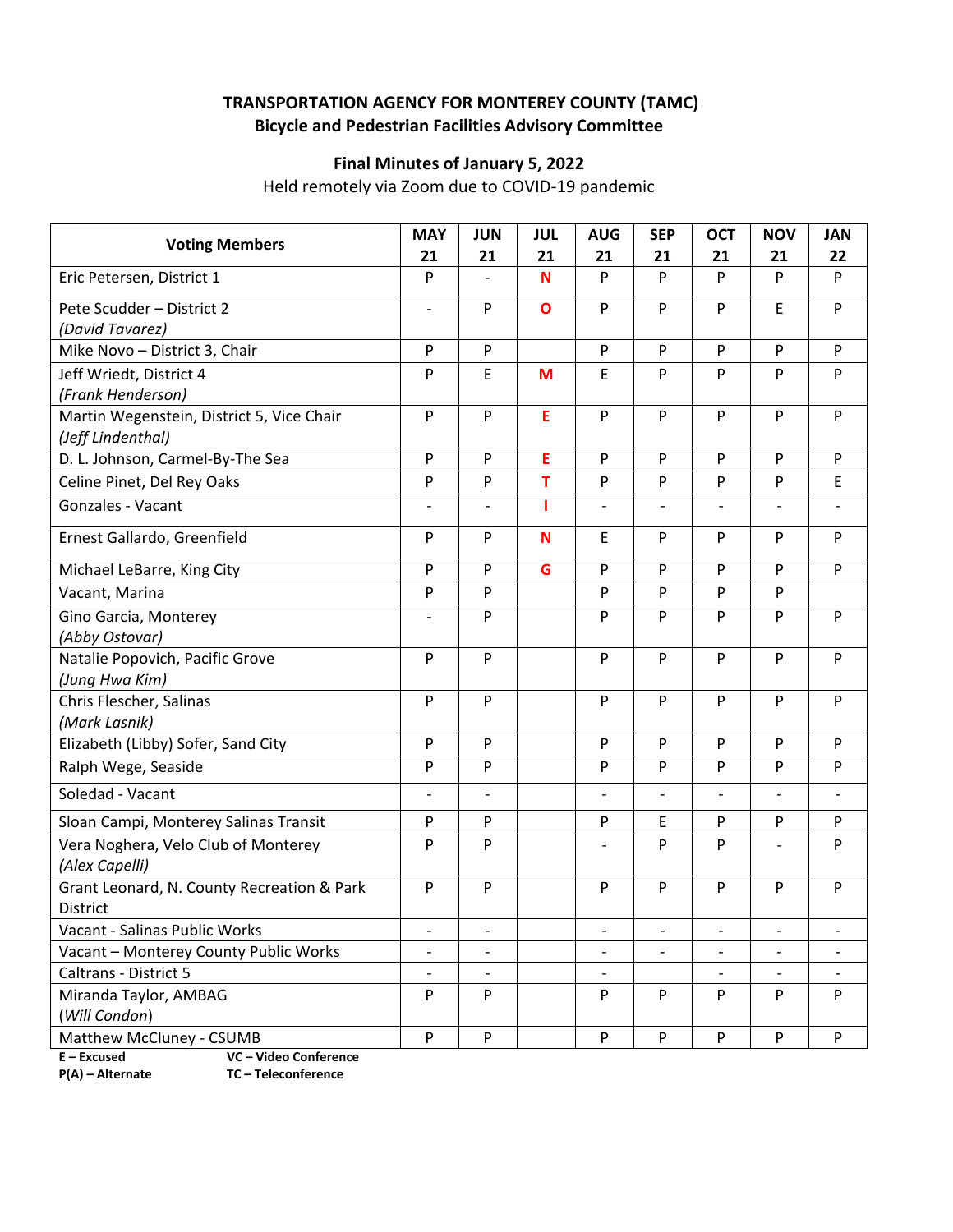| <b>TRANSPORTATION AGENCY STAFF</b>     | <b>MAY</b>               | <b>JUN</b>               | <b>JUL</b> | <b>AUG</b>               | <b>SEP</b> | <b>OCT</b>    | <b>NOV</b> | <b>JAN</b> |
|----------------------------------------|--------------------------|--------------------------|------------|--------------------------|------------|---------------|------------|------------|
|                                        | 21                       | 21                       | 21         | 21                       | 21         | 21            | 21         | 22         |
| Todd Muck, Executive Director          | $\overline{\phantom{0}}$ | P                        |            | E                        | E          | E             | P          | P          |
| Ariana Green, Principal Transportation | P                        |                          |            |                          | E          | P             | P          | P          |
| Planner                                |                          |                          |            |                          |            |               |            |            |
| Maria Montiel, Administrative          | P                        | P                        |            | P                        | P          | P             | P          | P          |
| Assistant                              |                          |                          |            |                          |            |               |            |            |
| Mike Zeller, Principal Transportation  | $\overline{\phantom{a}}$ | $\overline{\phantom{0}}$ |            | P                        | E          | E             | E          | E          |
| Planner                                |                          |                          |            |                          |            |               |            |            |
| Laurie Williamson, Senior Engineer     | $\overline{a}$           | P                        |            | $\overline{\phantom{0}}$ | E          | E             | E          | E          |
| Christina Watson, Principal            |                          |                          |            |                          | P          | F             | P          | E          |
| <b>Transportation Planner</b>          |                          |                          |            |                          |            |               |            |            |
| Janneke Strause, Transportation        |                          |                          |            |                          |            |               |            | P          |
| Planner                                |                          |                          |            |                          |            |               |            |            |
| Aaron Hernandez, Assistant             |                          |                          |            |                          | P          | P             | P          | P          |
| <b>Transportation Planner</b>          |                          |                          |            |                          |            |               |            |            |
| Alissa Guther, Assistant               |                          |                          |            |                          |            |               | P          | P          |
| <b>Transportation Planner</b>          |                          |                          |            |                          |            |               |            |            |
|                                        |                          |                          |            |                          |            |               |            |            |
| <b>OTHERS PRESENT:</b>                 |                          |                          |            |                          |            |               |            |            |
| <b>Andrew Easterling</b>               | City of Salinas          |                          |            | Jung Hwa Kim             |            | Pacific Grove |            |            |
|                                        |                          |                          |            |                          |            | Alternate     |            |            |
| Hans Hoffman                           | Public                   |                          |            |                          |            |               |            |            |

**1.**  Chair Mike Novo called the meeting to order at 6:00 p.m. A quorum was established, and Maria Montiel took roll call.

## **2. PUBLIC COMMENTS**

Executive Director Todd Muck introduced the newest TAMC member Janneke Strause who will be the new Bicycle and Pedestrian committee coordinator. Ms. Strause introduced herself to the committee.

Hans Hoffman, member of public expressed that potholes are a big problem for bicyclist.

Committee member Martin Wegenstein mentioned that MC connect is an app that you can use to report road issues in the county.

## **3. BEGINNING OF CONSENT AGENDA**

- **M/S/C**  Wegenstein /Wriedt /unanimous Abstain: Pete Scudder and Vera Noghera
- **3.1**  Approved minutes of the Bicycle and Pedestrian Facilities Advisory Committee meeting of November 3, 2022.

## **END OF CONSENT AGENDA**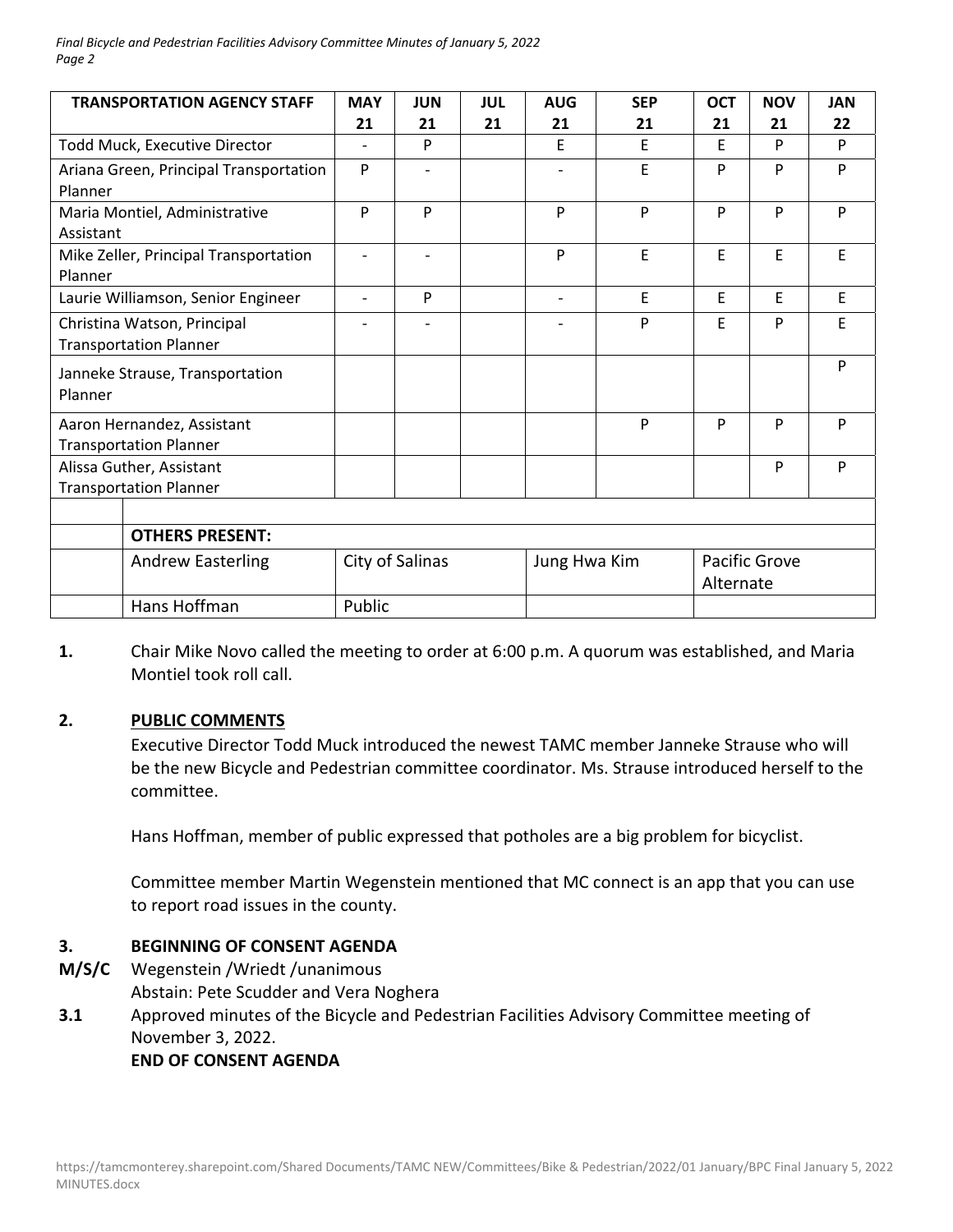## **4. 2022 BIKE MAP UPDATE**

The Committee received a presentation on the 2022 Bike Map Update project; and provided input on the project's primary goals and map usability.

Janneke Strause, Transportation Planner, reported that the Monterey County Bike Map was last updated in 2016 as part of the Regional Pedestrian and Bicyclist Wayfinding Program for Monterey County. She noted that the primary goals of the 2022 Bike Map Update are to add projects completed since 2016, identify preferred routes, and improve the map's usability.

The Committee had the following comments and input on the 2022 Bike Map Update project:

- Consider an electronic version of the bike map
- Consider adding the legend on the electronic version
- Consider future analysis on listing the high-comfort routes
- Consider preferred turn or preferred route
- Consider adding the major transit stations
- Consider removing Park and Ride lots that are identified on the map since it seems vehicle oriented
- Consider future applications like Strava
- Connect with Go831 and using a QR code for more commuter resources
- Consider future goal introducing scooters onto roadways
- Consider updating the bike shops on map
- Consider distributing the bike maps to each jurisdiction, agencies and work with the hospitality industry
- Consider adding repair stations
- Suggest working with California Highway Patrol on bikers allowed on certain stretches of 101 that Caltrans allows
- Consider adding pedestrian trails
- Consider connecting Fort Ord Trails that can be directly accessed through phone
- Consider another color then purple can be hard to distinguish from the blue, use more contrasting colors or different line weights
- Consider updating the Castroville section
- Consider distributing the map at the tourism convention and agencies with e-bike rebate programs
- Suggest utilizing the Central Coast Joint Data Commission